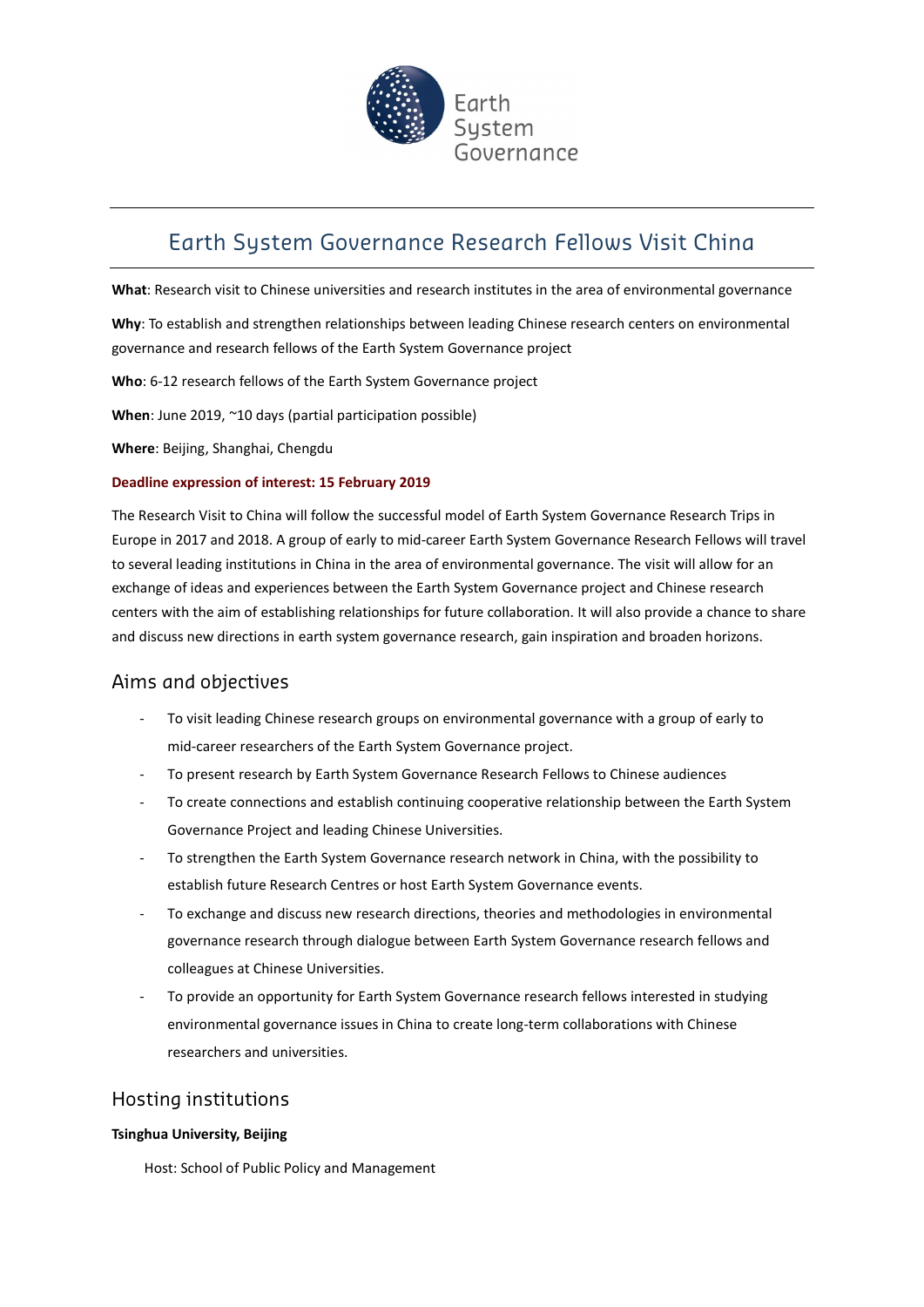Focus of the visit: climate and energy policy

#### Peking University, Beijing

Host: College of Environmental Sciences and Engineering

Focus on the visit: environmental economics, policy and management; risk and uncertainty; cost benefit analysis; market based instruments.

#### Fudan University, Shanghai

Host: Institute for Global Public Policy

Focus of the visit: Multi-level governance system, specifically engaging traditional and nontraditional actors

#### Tongji University, Shanghai

Host: Center for Polar and Oceanic Studies

Focus of the research group: Arctic and Antarctic politics, law, security, society, environment, economy, and Chinas polar strategy and polar policy

#### Shanghai Ocean University, Shanghai

Host: TBC

#### Duke Kunshan University, Kunshan

Host: Environmental Research Center

Focus of the visit: environmental justice

#### Sichuan Agricultural University, Chengdu

Host: School of Management, Department of Agricultural Economic Management

Focus of the visit: Rural environmental governance

#### Sichuan University, Chengdu

Host: School of Architecture and Environment

Focus of the visit: Rural domestic waste governance

### Tentative planning

(partial participation possible)

| Day   | Date                   | <b>Activity</b>                       |
|-------|------------------------|---------------------------------------|
|       | Tuesday 11 June 2019   | Arrival in Chengdu                    |
| Day 1 | Wednesday 12 June 2019 | Visit Sichuan Agricultural University |
| Day 2 | Thursday 12 June 2019  | Excursion/field visit                 |
| Day 3 | Friday 14 June 2019    | Visit Sichuan University              |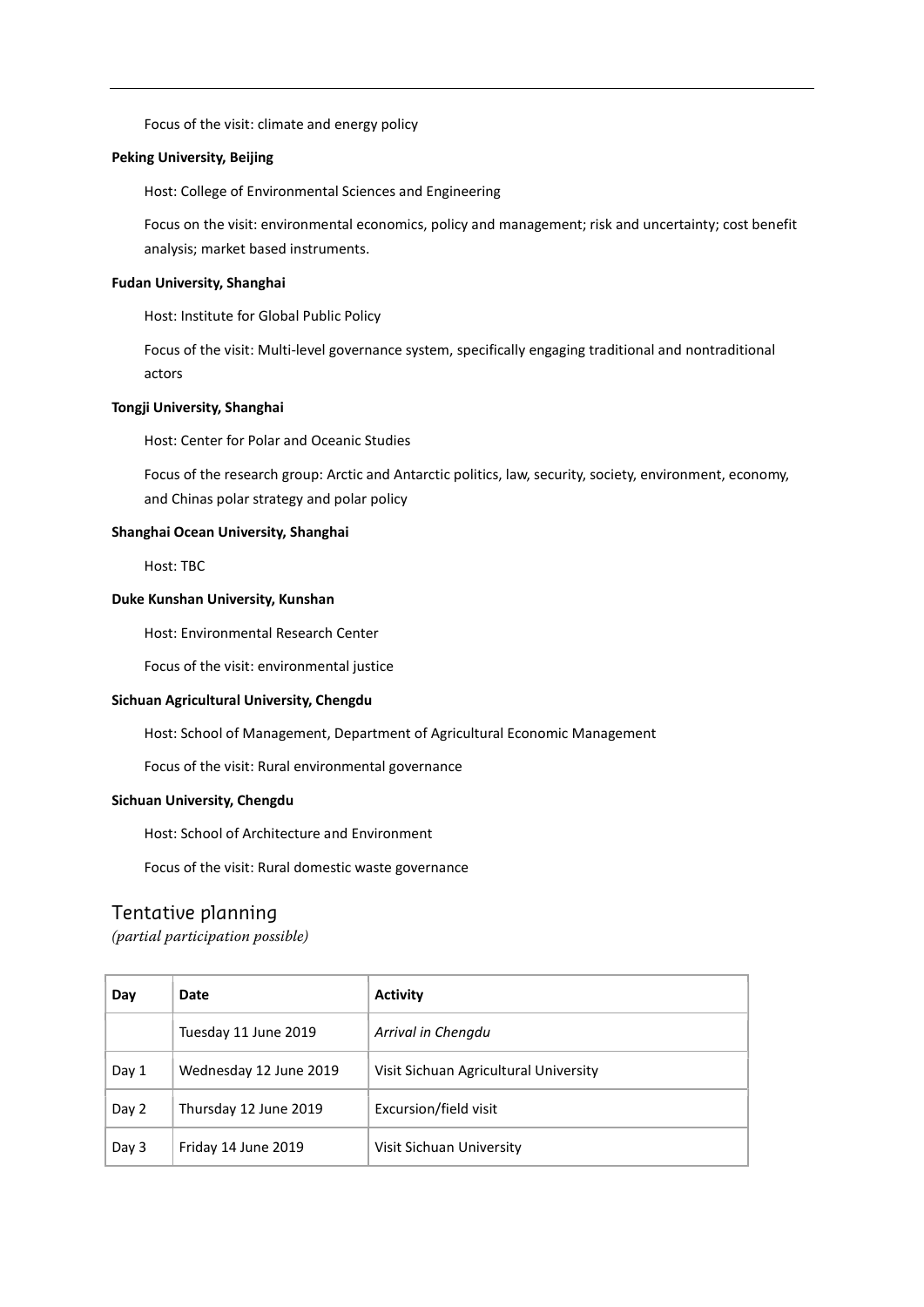| Day 4  | Saturday 15 June 2019  | Travel to Beijing (8 -10 hours by train/ or 2 hour flight)<br>and have a rest                                             |
|--------|------------------------|---------------------------------------------------------------------------------------------------------------------------|
| Day 5  | Sunday 16 June 2019    | Excursion/field visit Beijing                                                                                             |
| Day 6  | Monday 17 June 2019    | Visit Tsinghua University (or one of Beijing Normal and<br>Renmin University)                                             |
| Day 7  | Tuesday 18 June 2019   | Visit Peking University                                                                                                   |
| Day 8  | Wednesday 19 June 2019 | Travel to Shanghai (4,5 – 6 hours by train) and have a rest<br>(or travel Tuesday afternoon and use this day in Shanghai) |
| Day 9  | Thursday 20 June 2019  | Visit Tongji University and/or Fudan University                                                                           |
| Day 10 | Friday 21 June 2019    | Visit Duke Kunshan University                                                                                             |
|        | Saturday 22 June 2019  | Travel back home from Shanghai                                                                                            |

# How to apply

Participation is open for all research Fellows of the Earth System Governance project. Please apply by 15 February 2019 by writing a short motivation statement that answers the following questions:

- Why would you like to join?
- What is the focus of your current research? (all participants are asked to present their work at one of the research groups that we will visit)
- Do you have ideas for additional people or projects to connect with in China?

Please send your application to ipo@earthsystemgovernance.org

# Funding

- Participants have to cover their own travel to and from China, including insurance and visa costs (limited partial support by the Earth System Governance Project will be available).
- Sichuan Agricultural University will cover local expenses in Chengdu (accommodation, food and local travel) and will provide visa invitation letters.
- Duke Kunshan University will cover local transportation, hotel and meals in Kunshan.
- All other expenses will need to be covered by participants (limited partial support by the Earth System Governance Project will be available).

# Additional information

# About the Earth System Governance research alliance

The Earth System Governance research alliance is the largest social science research network in the field of governance and global environmental change. The research of members of this network focuses on "the interrelated and increasingly integrated system of formal and informal rules, rule-making systems, and